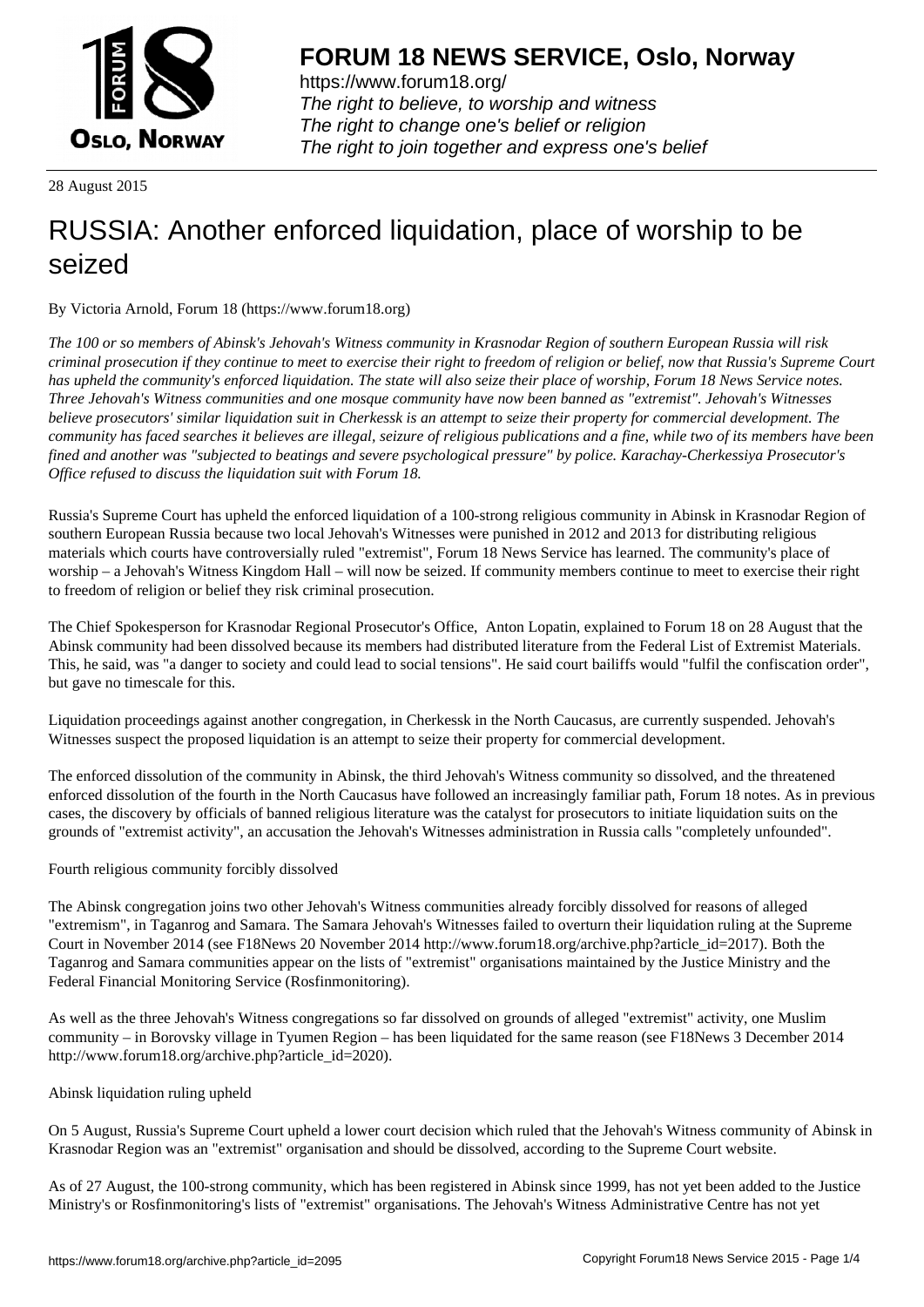Judge Oleg Metov issued the original liquidation ruling at Krasnodar Regional Court on 4 March after a request from the Regional Prosecutor's Office (see F18News 6 March 2015 http://www.forum18.org/archive.php?article\_id=2046).

The Regional Prosecutor's suit came after two Jehovah's Witnesses in the town were fined for handing out the organisation's texts among local residents. The community was also given a formal warning about the inadmissibility of "extremist activity", but allegedly continued to distribute prohibited literature.

Abinsk District Court fined Igor Soroka and Albert Belikov 3,000 Roubles each, in December 2012 and October 2013 respectively, for handing out Jehovah's Witness brochures, according to written verdicts seen by Forum 18. In the Supreme Court, the defence argued that the two men were no longer members of the Abinsk congregation when they were convicted, but the judge dismissed this.

#### Forfeit property

The community's property, comprising a house on 800 square metres of land (about a fifth of an acre) in the south of Abinsk, will now be forfeit to the state.

When a registered religious organisation is liquidated, it loses its status as a legal entity and concomitant rights such as the ability to own or rent property, employ staff and hold a bank account. An unregistered community should legally be able to continue to operate as a religious group, which does not require registration, and meet privately for worship and study, but this can carry the risk of criminal charges.

Sixteen Jehovah's Witnesses are currently on trial in Taganrog for "extremism" offences, because they continued to meet for Bible study after their community was dissolved as "extremist" in 2009 (see F18News 24 August 2015 http://www.forum18.org/archive.php?article\_id=2093).

Cherkessk Jehovah's Witnesses also facing liquidation

The Jehovah's Witnesses of Cherkessk, in the North Caucasus republic of Karachai-Cherkessiya, could become the fourth Jehovah's Witness community to be liquidated for alleged extremism if the Republic prosecutor's suit is upheld at the City Court. Proceedings have, however, been suspended "pending clarification of issues related to the religious organisation's property, probably with a view to its eventual confiscation", spokesperson Belenko told Forum 18 (see below).

As in Abinsk and Samara, the case is based on the alleged "mass distribution" of banned "extremist" materials.

The community itself and two of its members, Dmitry Metelin and Andrei Volovikov, were found guilty under Article 20.29 of the Administrative Code by Judge Oskar Kochkarov at Cherkessk City Court on 17 March (see F18News 15 May 2015 http://www.forum18.org/archive.php?article\_id=2062).

Prosecutors subsequently issued the community with a written warning of "the inadmissibility of extremist activity". According to a 2 June press statement on the Prosecutor's Office website, "the organisation continued to distribute banned books" after these "preventative measures" were taken. The Prosecutor's Office would "continue strictly to curb such incidents", the statement concluded.

Ulterior motives for Cherkessk liquidation attempt?

The Prosecutor's Office of Karachay-Cherkessiya has also attempted to seize the Jehovah's Witnesses' property on the grounds that their contract to the land was invalid. This suit was refused on 7 July by Cherkessk City Court because such cases should be heard in the arbitration court system. Prosecutors have since submitted an appeal to Karachay-Cherkessiya's Supreme Court.

The local authorities in Cherkessk want to develop the site as a shopping centre, according to Jehovah's Witness spokesperson Belenko. As in Abinsk, if the liquidation suit is upheld, the state will gain ownership of the Kingdom Hall on Fabrichnaya Street, south of the city centre, which was built by community members themselves in 2000.

#### Multiple court cases

The community appealed unsuccessfully against its 50,000 Rouble Article 20.29 fine at the Supreme Court of Karachay-Cherkessiya on 27 April, according to the court website. Metelin and Volovikov's convictions were overturned by the same court on 30 April and sent back for re-examination "to eliminate procedural violations", Jehovah's Witness spokesperson Belenko explained to Forum 18.

Nevertheless, Judge Yury Kotsubin of Cherkessk City Court again fined the two men 1,000 Roubles each on 13 May and ordered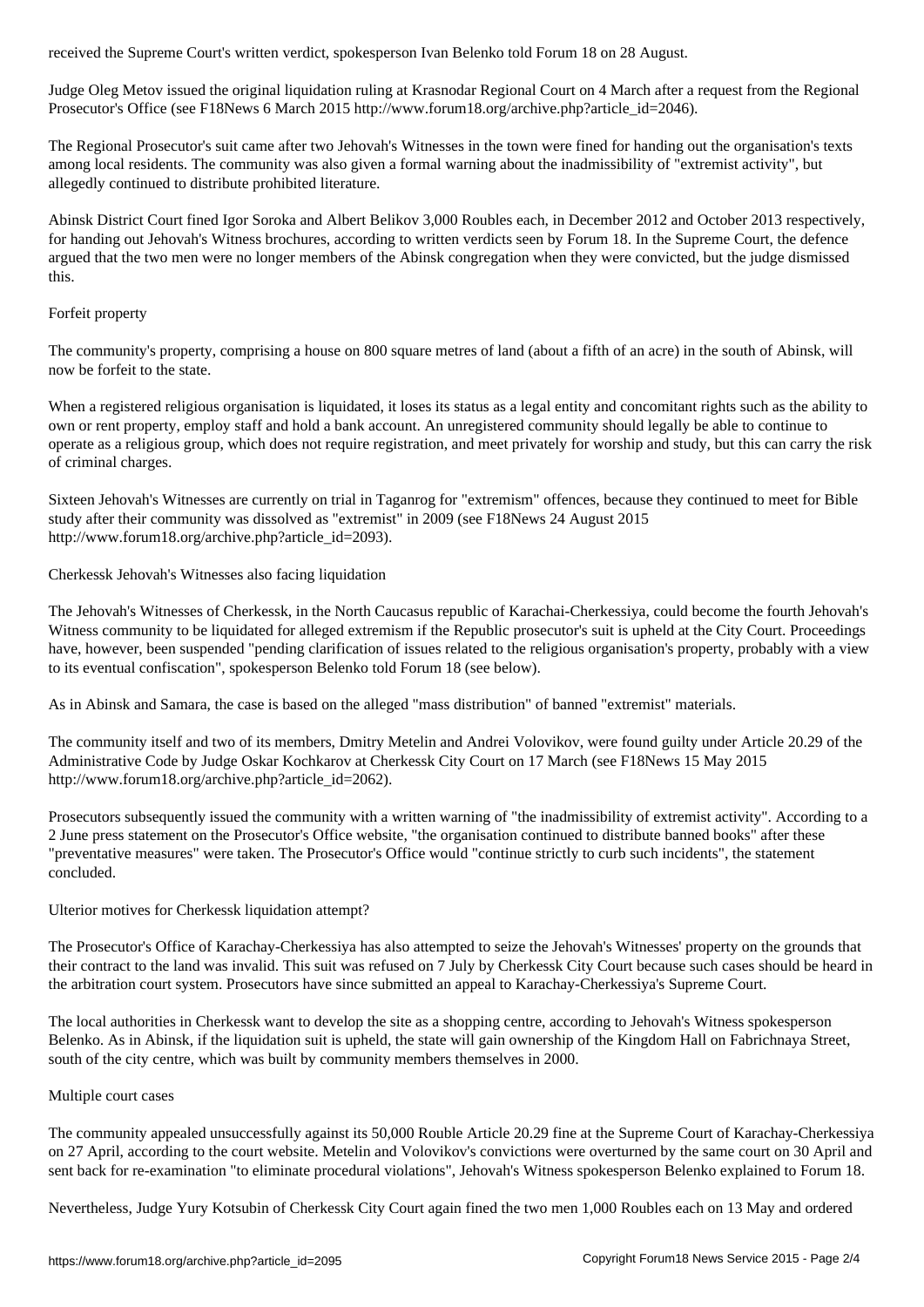The Republic Prosecutor's Office submitted its request to have the community liquidated on 6 May, but the court suspended proceedings on 21 May so that the attempted seizure of the Jehovah's Witnesses' place of worship could be resolved first.

### "Illegal" searches

The cases against the Cherkessk Jehovah's Witness community and its members are based on searches of their Kingdom Hall and private residences, carried out on 15 February. Jehovah's Witness spokesperson Belenko claimed to Forum 18 that the "extremist" texts which police officers found had been "planted" in these locations.

The community has unsuccessfully attempted to have officials' actions during the searches ruled illegal in Cherkessk City Court, on the grounds that they violated their rights under the Russian Constitution and the 1997 Religion Law. The police entered the Kingdom Hall shortly after a service and prevented the congregants from leaving or contacting anyone for three hours, Belenko told Forum 18.

At Volovikov's home, the court heard, the searchers continued well into the night, disregarding the fact that Volovikov's child was ill and Volovikov himself was in a poor state of health (for which he was hospitalised the next day). Judge Kochkarov refused this suit on 1 June and the Jehovah's Witnesses have appealed to the Supreme Court of Karachay-Cherkessiya.

### Alleged assault of religious leader

Another member of the Cherkessk congregation has allegedly suffered assault by officials. Vladimir Mirzoyan, a religious leader who had not featured in any of the legal proceedings, was detained and interrogated on 21 May and 26 June by anti-extremism police, during which time he was "subjected to beatings and severe psychological pressure", Jehovah's Witnesses complained on 15 July.

Mirzoyan's interrogators demanded details of Jehovah's Witness property in the region, according to spokesperson Belenko. After the first interrogation, Mirzoyan submitted a complaint about his treatment, but was forced to retract this under threat of "problems" for his family.

Forum 18 asked the Prosecutor's Office of Karachay-Cherkessiya on 27 August why it had initiated action to liquidate the community and why Mirzoyan had been assaulted. However, a spokeswoman – who did not give her name - refused to give any information about the case or the contact details of any other officials who could answer questions.

### Re-registration of Moscow Jehovah's Witnesses

The Jehovah's Witnesses of Moscow, meanwhile, have at last regained official registration, over a decade after their community was dissolved and five years after a European Court of Human Rights (ECtHR) ruling in their favour. The Justice Department repeatedly denied their subsequent requests to re-register on "technical grounds" before finally granting registration on the sixth attempt, Jehovah's Witness spokespersons Sergei Tarasov and Ivan Belenko told Forum 18. The Jehovah's Witnesses do not know what made the Justice Department relent on this occasion, Belenko added.

According to the Federal Tax Service's website, the community was registered on 19 May. A Jehovah's Witness press release noted on 2 June that although the Russian government had paid the compensation ordered in 2010 by the European Court, "only in 2015 were the rights of 10,000 Moscow believers to have their own registered religious association restored in full".

Moscow's Golovinsky District Court ruling of 26 March 2004, upheld by Moscow City Court on 16 June 2004, liquidated the Moscow community and effectively outlawed all organised Jehovah's Witness activity in the capital (see F18News 17 June 2004 http://www.forum18.org/archive.php?article\_id=344).

This was the first time a religious organisation had been banned outright under the 1997 Religion Law, and came after six years of attempts by prosecutors, through three separate courts, to have the community dissolved on various grounds. The final grounds for banning the organisation did not, however, include "extremist" activity.

On 10 June 2010, the ECtHR in Strasbourg upheld the Jehovah's Witnesses' complaint that these drawn-out court proceedings and the dissolution of their community violated their rights to freedom of religion and belief and to a fair trial. The Court found that the key charges against the Jehovah's Witnesses – which included coercion into destroying the family, encouragement of the refusal of medical assistance, and incitement of citizens to refuse civic duties – had no foundation.

The ECtHR ordered the Russian government to pay a total of 70,000 Euros in compensation and "put an end to the violation found by the Court and to redress so far as possible the effects" (see F18News 12 July 2010 http://www.forum18.org/archive.php?article\_id=1466).